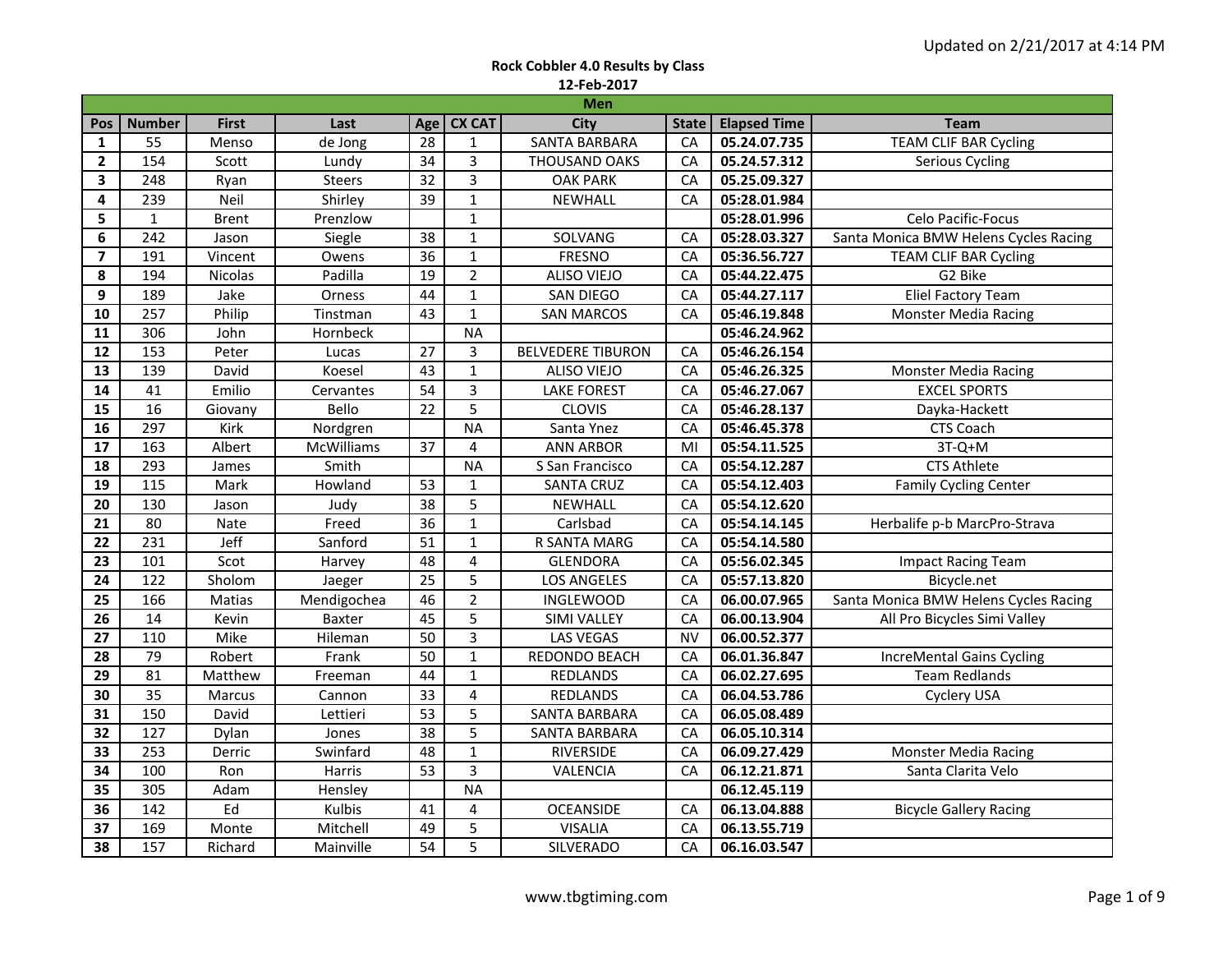| 39 | 63               | Steve        | Driscoll       | 54              | 5                       | <b>SAN DIEGO</b>        | CA        | 06.16.05.285 |                              |
|----|------------------|--------------|----------------|-----------------|-------------------------|-------------------------|-----------|--------------|------------------------------|
| 40 | 227              | Ryan         | Rowell         | 28              | 5                       | <b>LAKE ELSINORE</b>    | CA        | 06.16.06.362 |                              |
| 41 | 295              | John         | Chambers       |                 | <b>NA</b>               | Calgary AB              |           | 06.16.07.985 | <b>CTS Athlete</b>           |
| 42 | 5                | Adam         | Austin         | 52              | $\overline{2}$          | <b>LOS ANGELES</b>      | CA        | 06.16.09.077 | Serious Cycling              |
| 43 | $\overline{31}$  | Ryan         | Cady           | $\overline{43}$ | 3                       | CARLSBAD                | CA        | 06.16.20.836 |                              |
| 44 | 217              | James        | Reese          | 52              | 5                       | BAKERSFIELD             | CA        | 06.16.25.646 |                              |
| 45 | 238              | Stacey       | Sell           | 51              | $\overline{3}$          | PRUNEDALE               | CA        | 06.17.27.596 | <b>Family Cycling Center</b> |
| 46 | 67               | Daniel       | Eitman         | 44              | $\overline{\mathbf{4}}$ | <b>IRVINE</b>           | CA        | 06.17.54.755 |                              |
| 47 | 245              | Michael      | Smith          | 46              | $\mathbf{1}$            | <b>ROSSMOOR</b>         | CA        | 06.17.58.842 |                              |
| 48 | 311              | Parker       | Rous           |                 | <b>NA</b>               |                         |           | 06.19.05.279 |                              |
| 49 | 204              | Richard      | Picarelli      | 50              | 3                       | <b>BAKERSFIELD</b>      | CA        | 06.19.06.729 | <b>VBZ Cycling Team</b>      |
| 50 | 99               | Dave         | Rous           |                 | <b>NA</b>               |                         |           | 06.19.08.103 |                              |
| 51 | 86               | Joe          | Galetti        | 40              | 5                       | <b>FRESNO</b>           | CA        | 06.26.04.994 |                              |
| 52 | 28               | Jeremy       | Denham         |                 | <b>NA</b>               |                         |           | 06.26.37.485 |                              |
| 53 | $\overline{7}$   | Bill         | Baker          | 42              | 5                       | <b>STEVENSON RANCH</b>  | CA        | 06.28.54.117 |                              |
| 54 | 161              | Rick         | McKee          | 44              | 5                       | <b>HUNTINGTON BEACH</b> | CA        | 06.28.54.967 | RedMonkey Sports             |
| 55 | 39               | Colin        | Carrington     | $\overline{35}$ | 5                       | <b>TEHACHAPI</b>        | CA        | 06.28.57.005 |                              |
| 56 | 165              | Severiano    | Mendes         | 29              | 5                       | POMONA                  | CA        | 06.29.56.995 |                              |
| 57 | 308              | Mike         | Noel           |                 | <b>NA</b>               |                         |           | 06.30.30.990 |                              |
| 58 | 47               | Carlos       | Covarrubias    | 42              | 5                       | <b>GOLETA</b>           | CA        | 06.31.29.787 |                              |
| 59 | 53               | John         | Day            | 46              | 4                       | <b>HENDERSON</b>        | <b>NV</b> | 06.31.41.704 | <b>Vegas Velo Racing</b>     |
| 60 | $\overline{277}$ | Robert       | Weyman         | 46              | $\overline{2}$          | <b>VENICE</b>           | CA        | 06.33.21.917 |                              |
| 61 | 187              | Jonn         | Okamoto        | 34              | 4                       | <b>HENDERSON</b>        | <b>NV</b> | 06.35.08.975 |                              |
| 62 | 182              | Michael      | Negrete        | 47              | $\overline{\mathbf{3}}$ | CLAREMONT               | CA        | 06.39.39.247 | <b>Impact Racing Team</b>    |
| 63 | 137              | Robin        | Kinney         | 61              | 5                       | <b>NEWPORT BEACH</b>    | CA        | 06.39.41.734 | G2 Bike                      |
| 64 | 92               | Greg         | Goodwine       | 28              | 3                       | POMONA                  | CA        | 06.39.42.498 | ORNOT                        |
| 65 | 147              | David        | Leece          | 56              | $\overline{\mathbf{4}}$ | SAN LUIS OBISPO         | CA        | 06.41.20.637 | Rock Solid Cycling           |
| 66 | 25               | <b>Brian</b> | <b>Bowling</b> | 44              | 5                       | <b>SAINT GEORGE</b>     | UT        | 06.44.11.275 | Veloce Santiago              |
| 67 | 6                | Jordan       | <b>Babb</b>    | 26              | 5                       | <b>ESCONDIDO</b>        | CA        | 06.45.40.145 | <b>Eliel Factory Team</b>    |
| 68 | 202              | Stefan       | Peroutka       | 38              | $\overline{\mathbf{4}}$ | <b>HENDERSON</b>        | <b>NV</b> | 06.47.32.657 | High Desert Cycling Club     |
| 69 | 114              | Scott        | Holland        | 38              | 3                       | <b>SAN DIEGO</b>        | CA        | 06.47.35.947 |                              |
| 70 | 95               | Jeff         | Schwartzman    |                 | <b>NA</b>               |                         |           | 06.47.38.212 |                              |
| 71 | 27               | Wayne        | Brander        | 54              | 5                       | LONG BEACH              | CA        | 06.47.39.170 | G2 Bike                      |
| 72 | 234              | Randy        | Scholl         | 55              | 5                       | <b>BAKERSFIELD</b>      | CA        | 06.52.27.393 |                              |
| 73 | 271              | <b>Blake</b> | Foreshee       |                 | <b>NA</b>               |                         |           | 06.52.38.173 |                              |
| 74 | 247              | <b>Nick</b>  | Steel          | 47              | 4                       | THOUSAND OAKS           | CA        | 06.52.43.319 | Serious Cycling              |
| 75 | 141              | Karl         | Kristkeitz     | 50              | 5                       | LOS ANGELES             | CA        | 06.53.20.771 |                              |
| 76 | 237              | Ben          | Seeley         | $\overline{39}$ | 5                       | SANTA BARBARA           | CA        | 06.53.40.094 |                              |
| 77 | 133              | Phil         | Kelly          | 45              | 3                       | <b>SIMI VALLEY</b>      | CA        | 06.53.44.694 | All Pro Bicycles Simi Valley |
| 78 | 170              | Dennis       | Mitsch         | 44              | 5                       | <b>CUPERTINO</b>        | CA        | 06.56.12.546 |                              |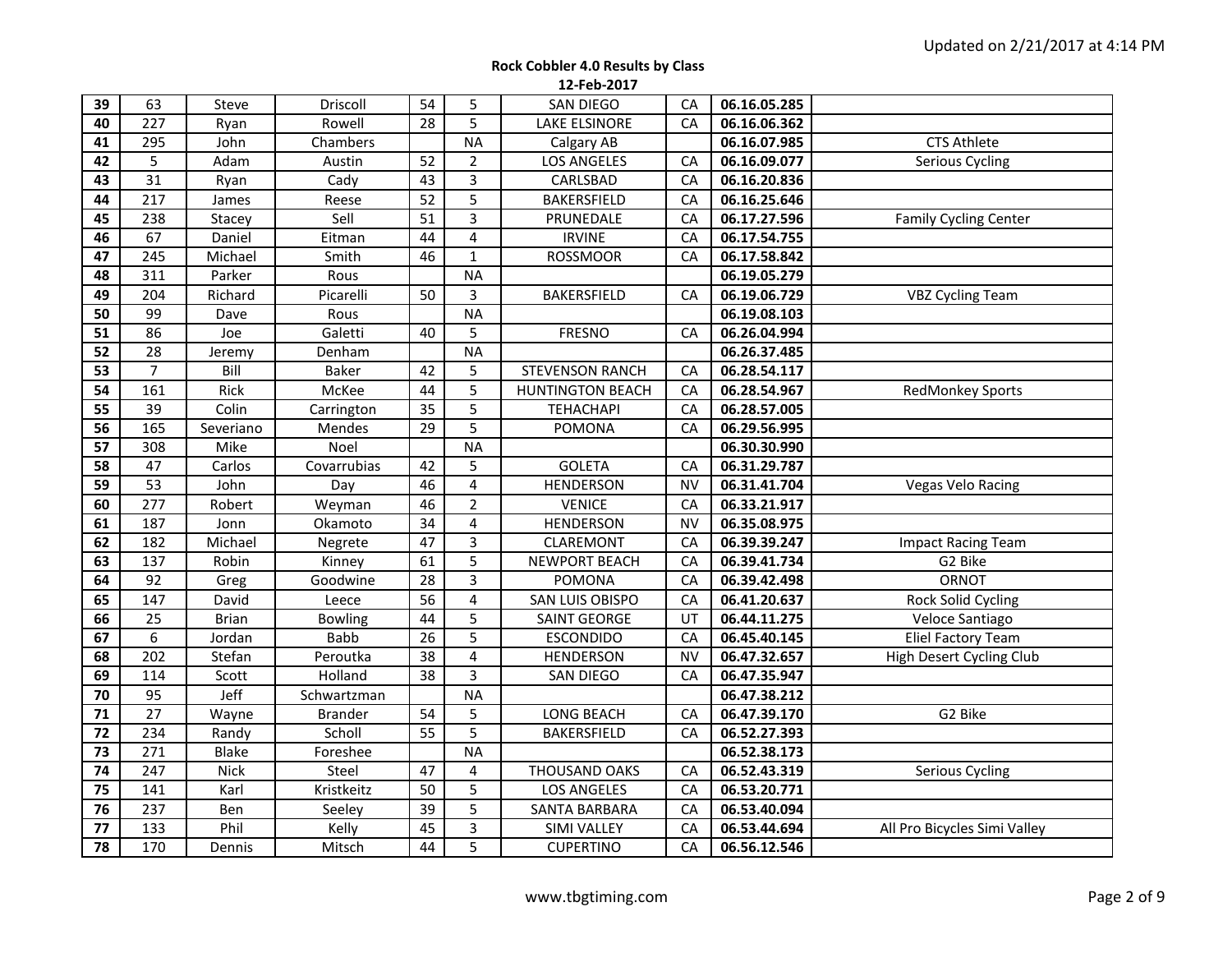| <b>Rock Cobbler 4.0 Results by Class</b> |
|------------------------------------------|
| 12-Feb-2017                              |

| 79<br>80 | 46<br>94         | Gary<br><b>Brian</b> | Coleman<br>Green | 58<br>48        | 5<br>5         | PALOS VERDES ESTATES<br>SANTA BARBARA | CA<br>CA  | 06.56.14.466<br>06.56.15.565 |                           |
|----------|------------------|----------------------|------------------|-----------------|----------------|---------------------------------------|-----------|------------------------------|---------------------------|
| 81       | 244              | Aaron                | Smith            | 38              | 4              | LAS VEGAS                             | NV        | 06.57.25.419                 | <b>Broken Spoke Bikes</b> |
| 82       | 146              | Paul                 | Petit            |                 | 4              |                                       |           | 06.57.53.555                 |                           |
| 83       | 289              | Marc                 | Tremblay         |                 | <b>NA</b>      | Regina                                | SK        | 06.57.55.099                 | <b>CTS Athlete</b>        |
| 84       | 17               | Doug                 | Bertrand         | 52              | $\overline{4}$ | <b>MESA</b>                           | AZ        | 06.57.56.237                 |                           |
| 85       | $\overline{87}$  | Jessie               | Gascon           | $\overline{52}$ | 3              | TRABUCO CANYON                        | CA        | 06.57.58.428                 |                           |
| 86       | 62               | Carey                | Downs            | 59              | 4              | REDONDO BEACH                         | CA        | 06.58.44.547                 | Hot Wheels Cycling Team   |
| 87       | 185              | Sydney               | Newsom           | 30              | 3              | <b>SANTA CRUZ</b>                     | CA        | 07.00.16.014                 | Dayka-Hackett             |
| 88       | 66               | Curtis               | Eastin           | $\overline{54}$ | $\overline{2}$ | <b>CLOVIS</b>                         | CA        | 07.00.17.905                 | Dayka-Hackett             |
| 89       | 30               | Alan                 | <b>Bub</b>       | 46              | $\overline{3}$ | LOS ANGELES                           | CA        | 07.00.18.359                 | Velo Club LaGrange        |
| 90       | 37               | steven               | carcano          | 29              | 5              | WHITTIER                              | CA        | 07.00.22.533                 |                           |
| 91       | 54               | Armando              | De Armas         | 61              | 4              | LONG BEACH                            | CA        | 07.00.37.457                 | Team Ninja                |
| 92       | 174              | Rocky                | Montbriand       | 41              | 5              | <b>BAKERSFIELD</b>                    | CA        | 07.02.36.994                 |                           |
| 93       | 280              | James                | Wilson           | 44              | 5              | <b>VISALIA</b>                        | CA        | 07.03.54.985                 |                           |
| 94       | 218              | AJ                   | Reid             | 25              | 5              | <b>EXETER</b>                         | CA        | 07.03.55.947                 |                           |
| 95       | 255              | Kirk                 | Telaneus         | 56              | $\overline{2}$ | <b>FRAZIER PARK</b>                   | CA        | 07.05.43.307                 | Santa Clarita Velo        |
| 96       | 158              | Donnie               | Marquez          | 34              | 4              | LONG BEACH                            | CA        | 07.05.44.494                 | Tru Cycling               |
| 97       | 140              | Kevin                | Kraus            | $\overline{31}$ | 3              | <b>FOUNTAIN VALLEY</b>                | CA        | 07.06.37.994                 | Knobbe Cycling            |
| 98       | 262              | Larry                | Vanzant          | 55              | $\overline{3}$ | SUMMERLAND                            | CA        | 07.07.06.044                 | Montrose Cycling Club     |
| 99       | 88               | robert               | gelfand          | 58              | 5              | <b>BEAUMONT</b>                       | CA        | 07.08.16.269                 | <b>Team Redlands</b>      |
| 100      | 278              | Dennis               | White            | 59              | 4              | LANCASTER                             | CA        | 07.10.10.565                 |                           |
| 101      | 117              | Michael              | Hurley           | 38              | 4              | Venice                                | CA        | 07.15.25.667                 |                           |
| 102      | 9                | Scott                | Barger           | 46              | 3              | MARINA DEL REY                        | CA        | 07.15.26.809                 |                           |
| 103      | $\overline{208}$ | Terrance             | Pittman          | $\overline{52}$ | $\overline{2}$ | HENDERSON                             | <b>NV</b> | 07.15.28.221                 | High Desert Cycling Club  |
| 104      | 225              | Wayne                | Rosenthal        | 58              | 4              | BAKERSFIELD                           | CA        | 07.15.46.175                 |                           |
| 105      | 20               | Craig                | Pack             |                 | $\overline{5}$ |                                       |           | 07.15.46.955                 |                           |
| 106      | 270              | Thomas               | Ward             | 41              | 4              | <b>BAKERSFIELD</b>                    | CA        | 07.17.31.018                 |                           |
| 107      | 160              | David                | Mayhew           | $\overline{35}$ | 5              | <b>BAKERSFIELD</b>                    | CA        | 07.17.33.476                 |                           |
| 108      | 304              | Lazaro               | Gonzalez         |                 | <b>NA</b>      |                                       |           | 07.19.07.194                 |                           |
| 109      | 284              | Adam                 | Kahler           |                 | <b>NA</b>      |                                       |           | 07.19.07.907                 |                           |
| 110      | 190              | Scott                | Ostrem           | 50              | 5              | <b>TEHACHAPI</b>                      | CA        | 07.19.50.432                 |                           |
| 111      | 84               | Jack                 | Cobb             |                 | <b>NA</b>      |                                       |           | 07.21.15.845                 |                           |
| 112      | 75               | Jared                | Fisher           | 48              | 4              | <b>LAS VEGAS</b>                      | <b>NV</b> | 07.21.16.855                 |                           |
| 113      | 167              | Jim                  | Miller           | 50              | 4              | SAN DIEGO                             | CA        | 07.21.52.305                 | <b>Big Orange Cycling</b> |
| 114      | 300              | Michael              | Hotten           |                 | <b>NA</b>      |                                       |           | 07.21.54.269                 |                           |
| 115      | 148              | christopher          | Lenihan          | 40              | 5              | <b>TUSTIN</b>                         | CA        | 07.22.47.858                 |                           |
| 116      | 144              | Joey                 | Lanza            | 39              | 4              | <b>BEAUMONT</b>                       | CA        | 07.23.14.505                 | <b>Team Redlands</b>      |
| 117      | 152              | Dave                 | Lippert          | 49              | 5              | LA QUINTA                             | CA        | 07.23.14.735                 |                           |
| 118      | 164              | Joshua               | Meehan           | 47              | 3              | RIVERSIDE                             | CA        | 07.23.15.520                 | Monster Media Racing      |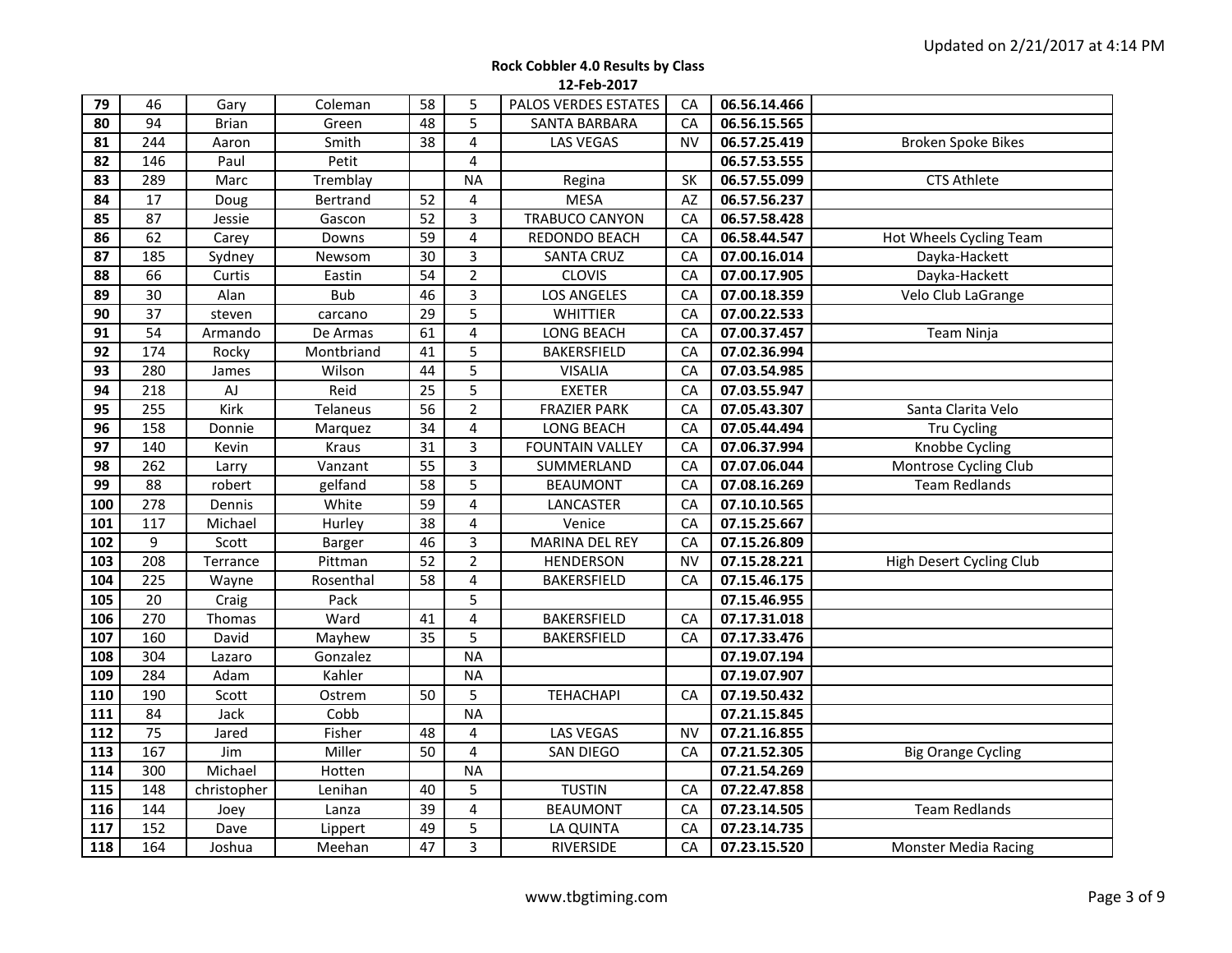| 119              | 281            | Fred           | Winney            | 60              | 5                       | <b>PORTERVILLE</b>     | CA        | 07.23.16.274 |                                     |
|------------------|----------------|----------------|-------------------|-----------------|-------------------------|------------------------|-----------|--------------|-------------------------------------|
| 120              | 201            | Hilary         | Perchard          | 45              | 5                       | <b>VENICE</b>          | CA        | 07.25.38.239 |                                     |
| 121              | 260            | Tom            | Tunnicliffe       | 55              | 5                       | <b>STEVENSON RANCH</b> | CA        | 07.25.40.005 |                                     |
| 122              | 71             | Mike           | Ewy               | 61              | 5                       | <b>LAS VEGAS</b>       | <b>NV</b> | 07.25.47.137 |                                     |
| 123              | 43             | <b>MICHAEL</b> | <b>CHONG</b>      | 44              | $\overline{\mathbf{4}}$ | LONG BEACH             | CA        | 07.25.47.966 |                                     |
| 124              | 186            | Owen           | Noll              | 36              | 5                       | <b>BOULDER</b>         | CO        | 07.25.57.231 | Canyon Velo                         |
| 125              | 102            | Mike           | Hatton            | 43              | $\overline{\mathbf{4}}$ | <b>SANTA MARIA</b>     | CA        | 07.26.37.977 |                                     |
| 126              | 228            | Craig          | Rubenstein        | 57              | 5                       | LAGUNA NIGUEL          | CA        | 07.27.23.383 | <b>US Military Endurance Sports</b> |
| 127              | 298            | David          | Sheek             |                 | <b>NA</b>               | Laguna Hills           | CA        | 07.27.55.305 |                                     |
| 128              | 246            | Andrew         | <b>Stallings</b>  | 24              | $\overline{2}$          | COVINA                 | CA        | 07.28.52.805 | CTS Coach                           |
| 129              | 23             | John           | Blakley           | 51              | 5                       | <b>WHITTIER</b>        | CA        | 07.30.24.429 |                                     |
| 130              | 131            | Joseph         | Junio             | 28              | 5                       | REDWOOD CITY           | CA        | 07.32.42.974 |                                     |
| 131              | 310            | John           | Offutt            |                 | <b>NA</b>               |                        |           | 07.32.44.427 | SquadraSF p-b Terun                 |
| 132              | 196            | Scott          | Palmer            | 48              | 3                       | LA VERNE               | CA        | 07.32.49.448 |                                     |
| 133              | 241            | Keith          | Shotts            | 58              | 5                       | <b>BAKERSFIELD</b>     | CA        | 07.33.28.922 | ORNOT                               |
| 134              | 91             | Fernando       | Gonzales          | 43              | $\overline{5}$          | BAKERSFIELD            | CA        | 07.33.29.871 |                                     |
| 135              | 259            | Al             | Tovar             | 48              | $\overline{5}$          | BAKERSFIELD            | CA        | 07.33.30.397 |                                     |
| 136              | 197            | Kam            | Patel             | 42              | 5                       | <b>DOWNEY</b>          | CA        | 07.33.52.875 |                                     |
| 137              | 269            | Blaine         | Walker            | $\overline{25}$ | $\overline{5}$          | <b>BAKERSFIELD</b>     | CA        | 07.42.36.525 |                                     |
| 138              | 180            | <b>Nick</b>    | Murdick           | $\overline{39}$ | 5                       | <b>IRVINE</b>          | CA        | 07.42.44.255 |                                     |
| 139              | 205            | Jon            | Pierce            | 56              | 5                       | <b>VISALIA</b>         | CA        | 07.43.22.027 |                                     |
| 140              | 22             | Eric           | Blain             | $\overline{34}$ | 5                       | <b>TULARE</b>          | CA        | 07.43.30.053 |                                     |
| 141              | 203            | Scott          | Perry             | 31              | 5                       | <b>VISALIA</b>         | CA        | 07.43.30.848 |                                     |
| 142              | 216            | Kevin          | Reasbeck          | $\overline{37}$ | $\overline{5}$          | <b>HENDERSON</b>       | <b>NV</b> | 07.43.32.577 |                                     |
| 143              | 44             | Steve          | Clausse           | 43              | $\overline{4}$          | <b>LAS VEGAS</b>       | <b>NV</b> | 07.43.35.237 |                                     |
| 144              | 206            | Scott          | Pinkerton         | 35              | 5                       | <b>HENDERSON</b>       | <b>NV</b> | 07.44.02.366 | Team Las Vegas Cyclery              |
| 145              | 107            | Eric           | Henson            | $\overline{44}$ | 4                       | <b>VISALIA</b>         | CA        | 07.48.15.605 |                                     |
| 146              | 301            | Augie          | Robles            |                 | <b>NA</b>               |                        |           | 07.50.17.846 | Dayka-Hackett                       |
| 147              | 21             | <b>Brent</b>   | Blain             | 35              | 5                       | <b>TULARE</b>          | CA        | 07.50.18.323 |                                     |
| 148              | 118            | Glenn          | Imke              | 50              | 4                       | BAKERSFIELD            | CA        | 07.53.47.287 |                                     |
| 149              | 224            | Rick           | Rosales           | 47              | 3                       | LAS VEGAS              | NV        | 07.54.20.538 | <b>VBZ Cycling Team</b>             |
| 150              | 65             | Mark           | Duncan            | 44              | $\overline{4}$          | LAS VEGAS              | <b>NV</b> | 07.54.21.054 | Team Las Vegas Cyclery              |
| 151              | 220            | Marc           | Reisman           | 49              | $\overline{\mathbf{4}}$ | LAS VEGAS              | <b>NV</b> | 07.54.25.765 |                                     |
| $15\overline{2}$ | 156            | Jeffrey        | Mabry             | 46              | 3                       | <b>HENDERSON</b>       | <b>NV</b> | 07.54.39.644 | Team Las Vegas Cyclery              |
| 153              | 283            | Warner         | Yuen              | 52              | 5                       | <b>MOUNTAIN VIEW</b>   | CA        | 07.55.12.635 |                                     |
| 154              | 33             | Dave           | Callender         | 62              | $\overline{5}$          | CARLSBAD               | CA        | 07.55.16.369 |                                     |
| 155              | 309            | Gerald         | Kammerzell        |                 | <b>NA</b>               |                        |           | 07.56.05.903 | Swamis Cycling Club                 |
| 156              | 303            | Zach           | Davis             |                 | <b>NA</b>               |                        |           | 07.56.06.736 |                                     |
| 157              | 126            | Douglas        | Johnstone         | 51              | 4                       | <b>LOS ANGELES</b>     | CA        | 07.56.11.694 |                                     |
| 158              | $\overline{2}$ | Nigel          | Agravante Stewart | 47              | 4                       | <b>SANTA MONICA</b>    | CA        | 07.56.14.726 | Velo Club LaGrange                  |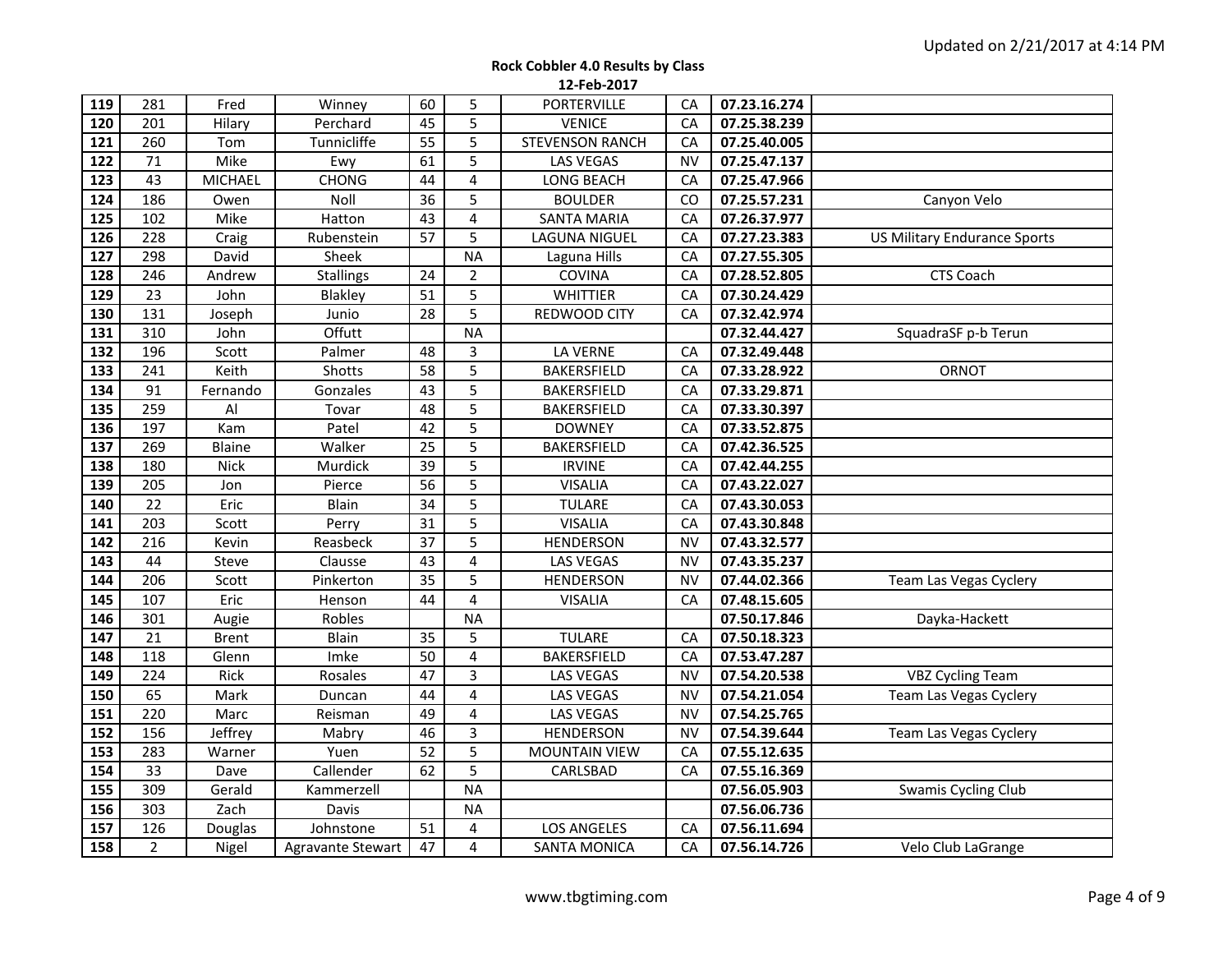| 159        | 34              | Michael      | Camarena        | 57              | $\overline{2}$          | PORTERVILLE             | CA        | 08.03.06.684 | Velo Club LaGrange                   |
|------------|-----------------|--------------|-----------------|-----------------|-------------------------|-------------------------|-----------|--------------|--------------------------------------|
| 160        | 211             | Matt         | Quigley         | 40              | 5                       | <b>BAKERSFIELD</b>      | CA        | 08.03.07.510 |                                      |
| 161        | 221             | Abel         | Rendon          | 36              | $\overline{\mathbf{4}}$ | LOMA LINDA              | CA        | 08.03.08.727 |                                      |
| 162        | 193             | Angel        | Padilla         | $\overline{51}$ | 5                       | <b>ALISO VIEJO</b>      | CA        | 08.03.09.570 | <b>Team Redlands</b>                 |
| 163        | 48              | James        | Cowan           | 47              | 5                       | <b>VENICE</b>           | CA        | 08.06.19.029 |                                      |
| 164        | $\overline{3}$  | Adam         | Aguilar         | $\overline{32}$ | 5                       | <b>CAMERON PARK</b>     | CA        | 08.07.30.895 | Velo Club LaGrange                   |
| 165        | 171             | Eric         | Mollinedo       | 48              | 5                       | VALENCIA                | CA        | 08.08.16.595 |                                      |
| 166        | 10              | Stuart       | Barrington      | 50              | 5                       | <b>SIMI VALLEY</b>      | CA        | 08.09.52.317 |                                      |
| 167        | 299             | Paul         | Ruggiero        |                 | <b>NA</b>               | Rancho Viejo            | CA        | 08.10.22.115 |                                      |
| 168        | 254             | Aaron        | Tarango         | 40              | 5                       | <b>FRESNO</b>           | CA        | 08.13.39.910 | <b>CTS Coach</b>                     |
| 169        | 128             | Tom          | Jordan          | 49              | 5                       | <b>FRESNO</b>           | CA        | 08.13.42.504 | Dayka-Hackett                        |
| 170        | 64              | Alex         | Dulay           | 45              | 5                       | BAKERSFIELD             | CA        | 08.13.43.385 |                                      |
| 171        | $\overline{26}$ | James        | Boyd            | 46              | 5                       | <b>FRESNO</b>           | CA        | 08.13.51.069 |                                      |
| 172        | 223             | PAUL         | <b>ROBINSON</b> | $\overline{36}$ | $\overline{4}$          | <b>CHINO</b>            | CA        | 08.17.31.297 |                                      |
| 173        | 212             | James        | Ragan           | 58              | 5                       | <b>SAN BERNARDINO</b>   | CA        | 08.17.33.205 | Dons Bikes                           |
| 174        | 145             | <b>Brian</b> | Larson          | 49              | $\overline{\mathbf{4}}$ | <b>LAS VEGAS</b>        | <b>NV</b> | 08.20.22.906 | Dons Bikes                           |
| 175        | 249             | Victor       | Sternberg       | 51              | 5                       | <b>BOULDER CITY</b>     | <b>NV</b> | 08.20.57.397 |                                      |
| 176        | 59              | robert       | DiPietro        | 38              | 5                       | LONG BEACH              | CA        | 08.21.13.265 |                                      |
| 177        | 268             | Miki         | Vuckovich       | 49              | $\overline{4}$          | <b>SAN DIEGO</b>        | CA        | 08.22.19.307 |                                      |
| 178        | 240             | Kyle         | Shore           | $\overline{34}$ | 5                       | <b>VISALIA</b>          | CA        | 08.26.55.608 | San Diego Bicycle Club               |
| 179        | 121             | Chris        | Jacobson        | $\overline{47}$ | 5                       | Boulder                 | CO        | 08.28.13.277 |                                      |
| 180        | 109             | Thomas       | Higgins         | 46              | $\overline{\mathbf{4}}$ | <b>CLOVIS</b>           | CA        | 08.28.39.183 |                                      |
| 181        | 184             | Damon        | Newsom          | 25              | 5                       | <b>FRESNO</b>           | CA        | 08.28.40.287 | Dayka-Hackett                        |
| 182        | 296             | Sean         | Lara            |                 | N <sub>A</sub>          | San Diego               | CA        | 08.32.56.410 |                                      |
| 183        | 123             | Albert       | Jankowiak       | 51              | 5                       | <b>HENDERSON</b>        | <b>NV</b> | 08.37.20.154 | <b>CTS Athlete</b>                   |
| 184        | 274             | Kevin        | Weberling       | 44              | $\overline{4}$          | <b>BAKERSFIELD</b>      | CA        | 08.42.00.507 |                                      |
| 185        | 292             | James        | Bower           |                 | <b>NA</b>               | Coeur d Alene           | ID        | 08.42.03.116 | Southern Sierra Fat Tire Association |
| 186        | 172             | Gordon       | Moncibais       | 60              | 4                       | <b>FRESNO</b>           | CA        | 09.01.03.129 | <b>CTS Athlete</b>                   |
| 187        | 287             | dwayne       | ziegler         | 46              | 5                       | <b>TUSTIN</b>           | CA        | 09.01.31.941 | Off The Front                        |
| 188        | 134             | Richard      | Khachadoorian   | $\overline{35}$ | 5                       | ORANGE                  | CA        | 09.06.13.546 |                                      |
| 189        | 276             | Tim          | Wendel          | 53              | 5                       | LAS VEGAS               | <b>NV</b> | 09.10.03.821 |                                      |
| 190        | 199             | Luis         | pedroza         | 45              | 5                       | <b>HUNTINGTON BEACH</b> | CA        | 09.10.23.732 |                                      |
| 191        | 159             | Kurt         | Martin          | $\overline{35}$ | 5                       | <b>VISALIA</b>          | CA        | 09.14.33.604 |                                      |
| 192        | 129             | Ken          | Josefsberg      | 53              | 5                       | LOS ANGELES             | CA        | 09.23.20.333 |                                      |
| 193        | 288             | Stephan      | Rapp            |                 | <b>NA</b>               | Walla Walla             | <b>WA</b> | 09.23.51.324 |                                      |
| 194        | 29              | Bob          | <b>Britton</b>  | 66              | 5                       | <b>DUARTE</b>           | CA        | 09.24.51.080 | <b>CTS Athlete</b>                   |
| 195        | 116             | Sean         | Hubbard         | 47              | 5                       | <b>HENDERSON</b>        | NV        | 10.30.00.000 |                                      |
| 196        | 105             | Craig        | Hendersen       | 51              | 5                       | BAKERSFIELD             | CA        | 11.01.55.000 |                                      |
| 197        | 78              | <b>Brian</b> | Guinling        |                 | <b>NA</b>               |                         |           | 11.01.56.000 |                                      |
| <b>DNF</b> | 294             | Irv          | Tremblay        |                 | <b>NA</b>               | Regina                  | SK        | 08.26.22.447 | <b>CTS Athlete</b>                   |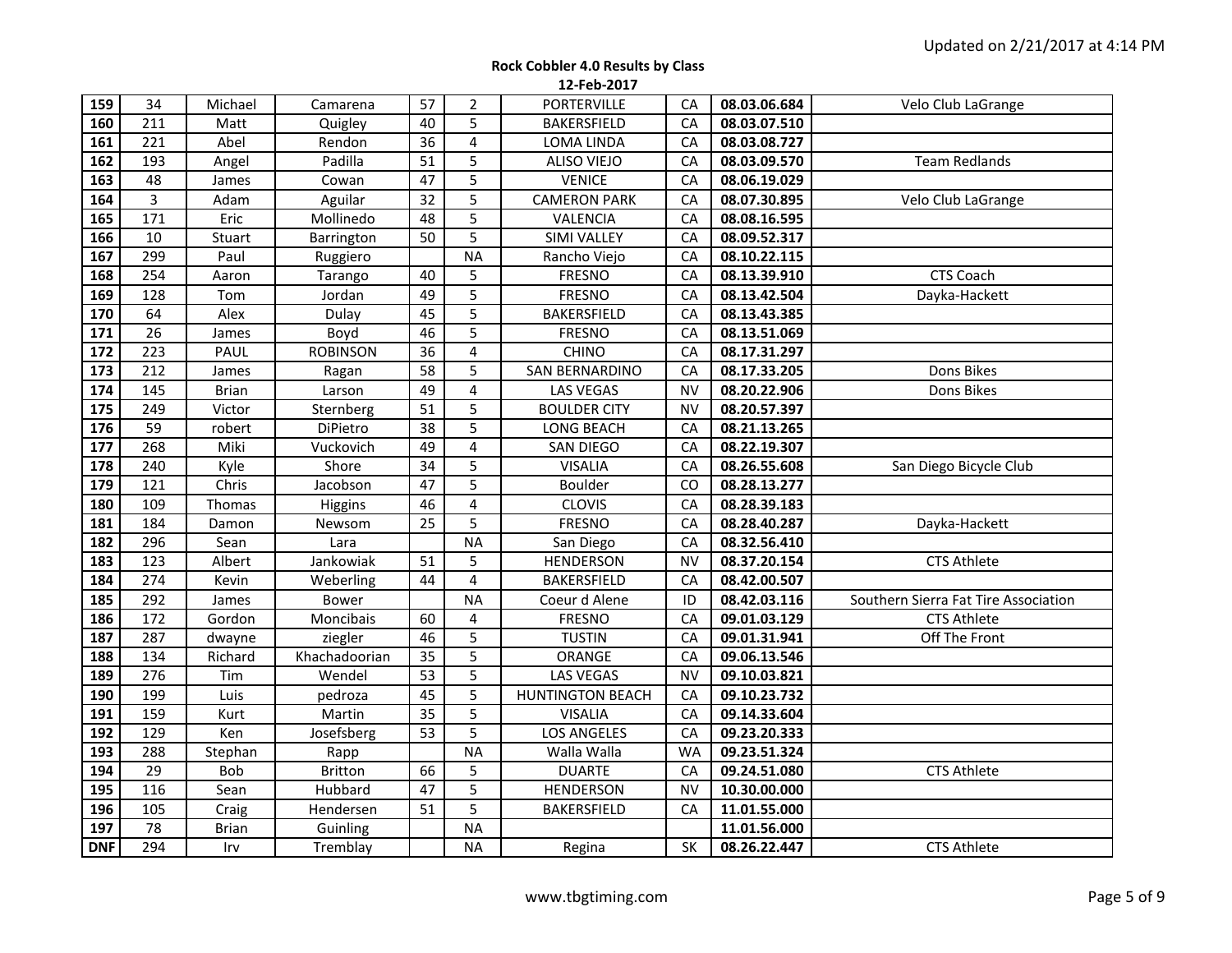| <b>DNF</b> | 77               | Jay          | Floyd          | 49              | 4                       | <b>LAS VEGAS</b>        | <b>NV</b> | --.--        | Breakaway Cycling p-b Station Casinos |
|------------|------------------|--------------|----------------|-----------------|-------------------------|-------------------------|-----------|--------------|---------------------------------------|
| <b>DNF</b> | 51               | Anthony      | <b>DAmico</b>  | 59              | 4                       | CAMPBELL                | CA        | --.--        |                                       |
| <b>DNF</b> | 8                | <b>Bruce</b> | <b>Balch</b>   | 55              | $\overline{2}$          | <b>LAS VEGAS</b>        | <b>NV</b> | --.--        | <b>Team Hammer Nutrition</b>          |
| <b>DNF</b> | 286              | Tim          | Zandbergen     | 53              | 3                       | <b>ALISO VIEJO</b>      | CA        | --.--        | Team Velosport-CA                     |
| <b>DNF</b> | $\overline{215}$ | Ben          | Raymond        | $\overline{33}$ | $\overline{4}$          | <b>SAN DIEGO</b>        | CA        | --.--        | <b>Catalyst Racing</b>                |
| <b>DNF</b> | 162              | Mark         | McMillan       | 51              | 5                       | <b>LOS ANGELES</b>      | CA        | --.--        |                                       |
| <b>DNF</b> | 214              | David        | Ray            | 28              | 5                       | <b>LAS VEGAS</b>        | <b>NV</b> | --.--        |                                       |
| <b>DSQ</b> | 42               | Eric         | Chambers       | 44              | 5                       | <b>VENTURA</b>          | CA        | 07.23.46.865 |                                       |
| <b>DNS</b> | 70               | Scott        | Evans          | 49              | $\overline{\mathbf{4}}$ | <b>SANTA CLARITA</b>    | CA        | --.--        | <b>Bonk Breaker Cycling</b>           |
| <b>DNS</b> | 15               | Jeffrey      | Beaumont       | $\overline{44}$ | 4                       | <b>SIMI VALLEY</b>      | CA        | --.--        | <b>Monster Media Racing</b>           |
| <b>DNS</b> | 272              | Stephen      | Warkentin      | 47              | 5                       | <b>FRESNO</b>           | CA        | --.--        | Dayka-Hackett                         |
| <b>DNS</b> | 188              | John         | Olsen          | 46              | 4                       | PISMO BEACH             | CA        | --.--        | Rock Solid Cycling                    |
| <b>DNS</b> | 230              | John         | Saliamonas     | $\overline{47}$ | 4                       | <b>SAN GABRIEL</b>      | CA        | $- - - - -$  | <b>BBI-SIC Cycling</b>                |
| <b>DNS</b> | 291              | Jason        | Gurandiano     |                 | <b>NA</b>               | New York                | <b>NY</b> | --.--        | <b>CTS Athlete</b>                    |
| <b>DNS</b> | 119              | Chris        | Jackson        | 29              | $\mathbf 1$             | <b>BURBANK</b>          | CA        | $----$       |                                       |
| <b>DNS</b> | 124              | Scot         | Johnson        | $\overline{55}$ | 5                       | <b>WALNUT CREEK</b>     | CA        | --.--        | <b>Divine Electric Norcal</b>         |
| <b>DNS</b> | 104              | Jonathan     | Hayward        | 56              | 5                       | <b>VISTA</b>            | CA        | --.--        |                                       |
| <b>DNS</b> | 181              | <b>JASON</b> | <b>NEARN</b>   | 46              | 3                       | <b>FRESNO</b>           | CA        | --.--        | <b>ACADEMY</b>                        |
| <b>DNS</b> | 256              | Paul         | Thorson        | 58              | 3                       | <b>SANTA BARBARA</b>    | CA        | --.--        | Santa Barbara Bicycle Club-SBBC       |
| <b>DNS</b> | 210              | Jesse        | Purves         | $\overline{32}$ | 5                       | <b>VISALIA</b>          | CA        | --.--        |                                       |
| <b>DNS</b> | 279              | Andrew       | Wilson         | 25              | 4                       | <b>CANYON COUNTRY</b>   | CA        | --.--        | <b>Monster Media Racing</b>           |
| <b>DNS</b> | 36               | Roehl        | Caragao        | $\overline{54}$ | 5                       | <b>FRESNO</b>           | CA        | $----$       |                                       |
| <b>DNS</b> | 93               | Rick         | Gravley        | 50              | 5                       | <b>HUNTINGTON BEACH</b> | CA        | $- - - - -$  |                                       |
| <b>DNS</b> | $\overline{13}$  | George       | <b>Barthel</b> | $\overline{39}$ | $\mathbf{1}$            | <b>LAGUNA BEACH</b>     | CA        | $- - - - -$  | SPY GIANT RIDE p-b GQ-6               |
| <b>DNS</b> | $\overline{38}$  | Mike         | Carlson        | $\overline{54}$ | 3                       | <b>LOS ANGELES</b>      | CA        | --.--        | Velo Club LaGrange                    |
| <b>DNS</b> | 226              | kurt         | rothweiler     | 60              | 5                       | Claremont               | CA        | --.--        |                                       |
| <b>DNS</b> | 120              | Keith        | Jackson        | 56              | 5                       | <b>VAFB</b>             | CA        | --.--        | <b>Cyclone Racing Team</b>            |
| <b>DNS</b> | 32               | Josh         | Caffrey        | 41              | 3                       | <b>LOS ANGELES</b>      | CA        | $-2 - 1$     | Cadence-CA                            |
| <b>DNS</b> | 173              | Eddie        | Monnier        | 53              | 5                       | <b>SANTA MONICA</b>     | CA        | --.--        |                                       |
| <b>DNS</b> | 233              | James        | Schneider      | $\overline{41}$ | 1                       | <b>HENDERSON</b>        | <b>NV</b> | $- - - - -$  | High Desert Cycling Club              |
| <b>DNS</b> | 12               | Ricardo      | Barrosa        | 45              | 4                       | DANAPOINT               | CA        | --.--        | Team Shimano                          |
| <b>DNS</b> | $\overline{72}$  | Jeff         | Farnum         | $\overline{48}$ | $\overline{5}$          | <b>EUREKA</b>           | CA        | --.--        |                                       |
| <b>DNS</b> | $\overline{200}$ | Mikey        | Pendola        | $\overline{38}$ | $\overline{5}$          | <b>LOS ANGELES</b>      | CA        | --.--        | <b>OTR Racing</b>                     |
| <b>DNS</b> | 209              | Thomas       | Plotts         | 47              | 5                       | <b>TORRANCE</b>         | CA        | --.--        | South Bay WheelMen                    |
| <b>DNS</b> | 149              | Phillip      | Leslie         | 47              | 5                       | VENICEVENICE            | CA        | $\pm$ $\pm$  |                                       |
| <b>DNS</b> | 235              | Frank        | Schroeder      | $\overline{55}$ | $\overline{2}$          | <b>CLAREMONT</b>        | CA        | --.--        | <b>BBI-SIC Cycling</b>                |
| <b>DNS</b> | 273              | Craig        | Webb           | $\overline{47}$ | $\overline{2}$          | <b>GLENDORA</b>         | CA        | $- - - - -$  | <b>BBI-SIC Cycling</b>                |
| <b>DNS</b> | 4                | Sam          | Ames           | 18              | <b>NA</b>               | Bakersfield             | CA        | --.--        | SamBarn                               |
| <b>DNS</b> | $\overline{135}$ | Ramin        | Khatibi        | 43              | 5                       | <b>SAN FRANCISCO</b>    | CA        | --.--        |                                       |
| <b>DNS</b> | 261              | Eugene       | Tuvilla        | 43              | 5                       | BAKERSFIELD             | CA        | --.--        |                                       |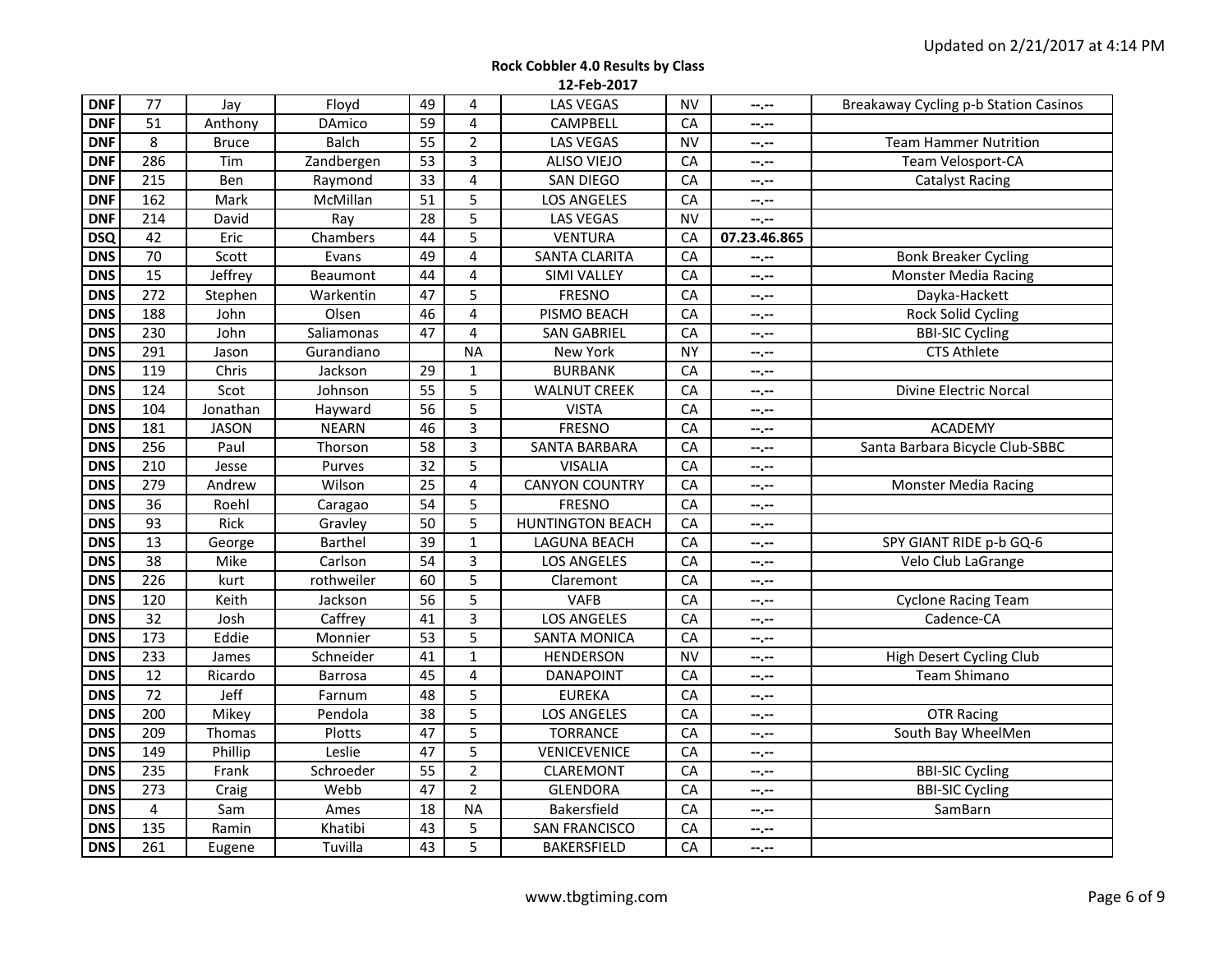| <b>Rock Cobbler 4.0 Results by Class</b> |
|------------------------------------------|
| 12-Feb-2017                              |

| <b>DNS</b> | 258 | Mike        | Tomin           | 27              | 4            | CARLSBAD                | CA        | --.--            | G2 Bike                                       |
|------------|-----|-------------|-----------------|-----------------|--------------|-------------------------|-----------|------------------|-----------------------------------------------|
| <b>DNS</b> | 112 | Michael     | Hillenbrand     | 51              | 3            | <b>LAS VEGAS</b>        | <b>NV</b> | --.--            |                                               |
| <b>DNS</b> | 252 | T Burke     | Swindlehurst    | 44              | 4            | <b>SALT LAKE CITY</b>   | UT        | --.--            |                                               |
| <b>DNS</b> | 57  | <b>Rick</b> | DeLong          | 42              | 4            | <b>LAS VEGAS</b>        | <b>NV</b> | --.--            | Team Las Vegas Cyclery                        |
| <b>DNS</b> | 50  | Kevin       | Czinger         | 58              | 4            | <b>LOS ANGELES</b>      | CA        | $- - - - -$      |                                               |
| <b>DNS</b> | 98  | Sky         | Hansen          | 49              | 4            | <b>VENICE</b>           | CA        | --.--            | <b>VRC</b>                                    |
| <b>DNS</b> | 175 | Mike        | <b>Morris</b>   | 51              | 4            | CORONA                  | CA        | --.--            |                                               |
| <b>DNS</b> | 24  | Steven      | <b>Bowersox</b> | 63              | 5            | Tehachapi               | CA        | --.--            |                                               |
| <b>DNS</b> | 106 | Cedric      | Henley          | 50              | 4            | <b>SHERMAN OAKS</b>     | CA        | --.--            | Serious Cycling                               |
| <b>DNS</b> | 168 | Adam        | Mills           | 38              | $\mathbf{1}$ | <b>SAN DIEGO</b>        | CA        | --.--            | <b>Elevate Elite Cycling Team</b>             |
| <b>DNS</b> | 155 | Danny       | Lupold          | 44              | 3            | <b>WESTLAKE VILLAGE</b> | CA        | --.--            | STONEHAUS-FACTORY TREK                        |
| <b>DNS</b> | 113 | Chris       | Hillman         | 48              | 4            | NEWBURYPARK             | CA        | --.--            | Fast Friday                                   |
| <b>DNS</b> | 18  | Jacob       | <b>Billings</b> | 31              | 5            | <b>LAS VEGAS</b>        | <b>NV</b> | --.--            |                                               |
| <b>DNS</b> | 290 | Adam        | Ford            |                 | <b>NA</b>    | New York                | <b>NY</b> | --.--            | <b>CTS Athlete</b>                            |
| <b>DNS</b> | 89  | Julian      | Gill            | 57              | 5            | <b>IRVINE</b>           | CA        | --.--            |                                               |
| <b>DNS</b> | 219 | Eric        | Reid            | 50              | 5            | <b>LOS ANGELES</b>      | CA        | $- - - - -$      | <b>VRC</b>                                    |
| <b>DNS</b> | 251 | Kelly       | Swanberg        | 43              | 3            | <b>ENCINITAS</b>        | CA        | --.--            | <b>Monster Media Racing</b>                   |
| <b>DNS</b> | 192 | Randy       | Paar            | 49              | 4            | <b>HENDERSON</b>        | <b>NV</b> | $-2 - 1$         |                                               |
| <b>DNS</b> | 83  | Ward        | Furukawa        | 52              | 5            | <b>BAKERSFIELD</b>      | CA        | --.--            |                                               |
| <b>DNS</b> | 60  | Chris       | Donahugh        | 55              | 5            | <b>IRVINE</b>           | CA        | $- - - - -$      |                                               |
| <b>DNS</b> | 177 | Jason       | Moyer           | 44              | 5            | <b>BEND</b>             | OR        | --.--            |                                               |
| <b>DNS</b> | 143 | Jason       | Kummer          | 35              | 5            | PASADENA                | CA        | --.--            |                                               |
| <b>DNS</b> | 76  |             | Flores          | 41              | 5            | <b>EL MONTE</b>         | CA        | --.--            |                                               |
| <b>DNS</b> | 263 | Richard     | Verney          | 56              | 5            | CARLSBAD                | CA        | $-2 - 1$         |                                               |
| <b>DNS</b> | 195 | Matt        | Paliughi        | $\overline{28}$ | 4            | <b>FRESNO</b>           | CA        | --.--            | <b>INTEGRITY RACING p-b Integrity Roofing</b> |
| <b>DNS</b> | 232 | <b>Nick</b> | Schaffner       | 35              | $\mathbf{1}$ | <b>RENO</b>             | <b>NV</b> | --.--            | Herbalife p-b MarcPro-Strava                  |
| <b>DNS</b> | 49  | David       | Cuyco           | 42              | 5            | <b>TEMECULA</b>         | CA        | $- - - - -$      |                                               |
| <b>DNS</b> | 19  | Lee         | Bird            | 52              | 3            | LA CANADA               | CA        | --.--            | PAA Cycling                                   |
| <b>DNS</b> | 96  | Patrick     | Hampton         | 55              | 3            | <b>CAMBRIA</b>          | CA        | $-1 - 1 - 1 = 0$ | Rock Solid Cycling                            |
| <b>DNS</b> | 90  | Philip      | Gomez           | 35              | 5            | <b>FULLERTON</b>        | CA        | --.--            |                                               |
| <b>DNS</b> | 69  | Steven      | Ellison         | 51              | 5            | <b>HUNTINGTON BEACH</b> | CA        | $- - - - -$      | ARB - Vital Urgent Healthcare                 |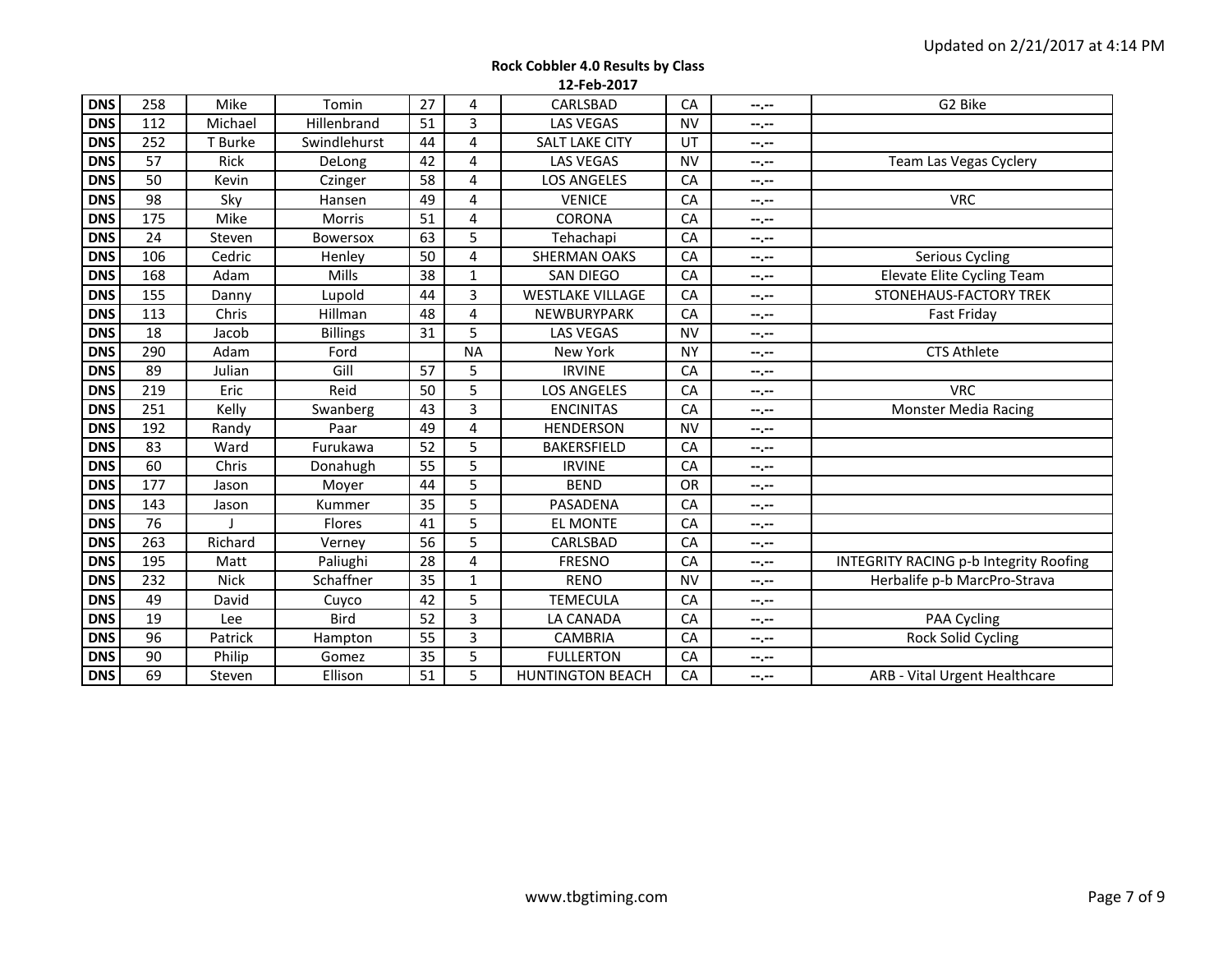| <b>Rock Cobbler 4.0 Results by Class</b> |  |
|------------------------------------------|--|
| 12-Feb-2017                              |  |

|            | TT LED TATI         |              |           |    |              |                         |       |                     |             |  |  |  |  |  |  |
|------------|---------------------|--------------|-----------|----|--------------|-------------------------|-------|---------------------|-------------|--|--|--|--|--|--|
|            | <b>Single Speed</b> |              |           |    |              |                         |       |                     |             |  |  |  |  |  |  |
|            | Pos   Number        | <b>First</b> | Last      |    | Age   CX CAT | City                    | State | <b>Elapsed Time</b> | <b>Team</b> |  |  |  |  |  |  |
|            | 68                  | <b>Brett</b> | Elford    | 32 |              | <b>LOS ANGELES</b>      | CA    | 07.05.46.454        |             |  |  |  |  |  |  |
|            | 40                  | cubby        | cashen    | 42 |              | <b>CAMBRIA</b>          | CA    | 08.34.21.428        |             |  |  |  |  |  |  |
| <b>DNS</b> | 136                 | Colev        | King      | 48 |              | <b>VENICE</b>           | CA    | $-1$                |             |  |  |  |  |  |  |
| <b>DNS</b> | 285                 | David        | Zabriskie | 38 |              | <b>WESTLAKE VILLAGE</b> | CA    | --.--               |             |  |  |  |  |  |  |